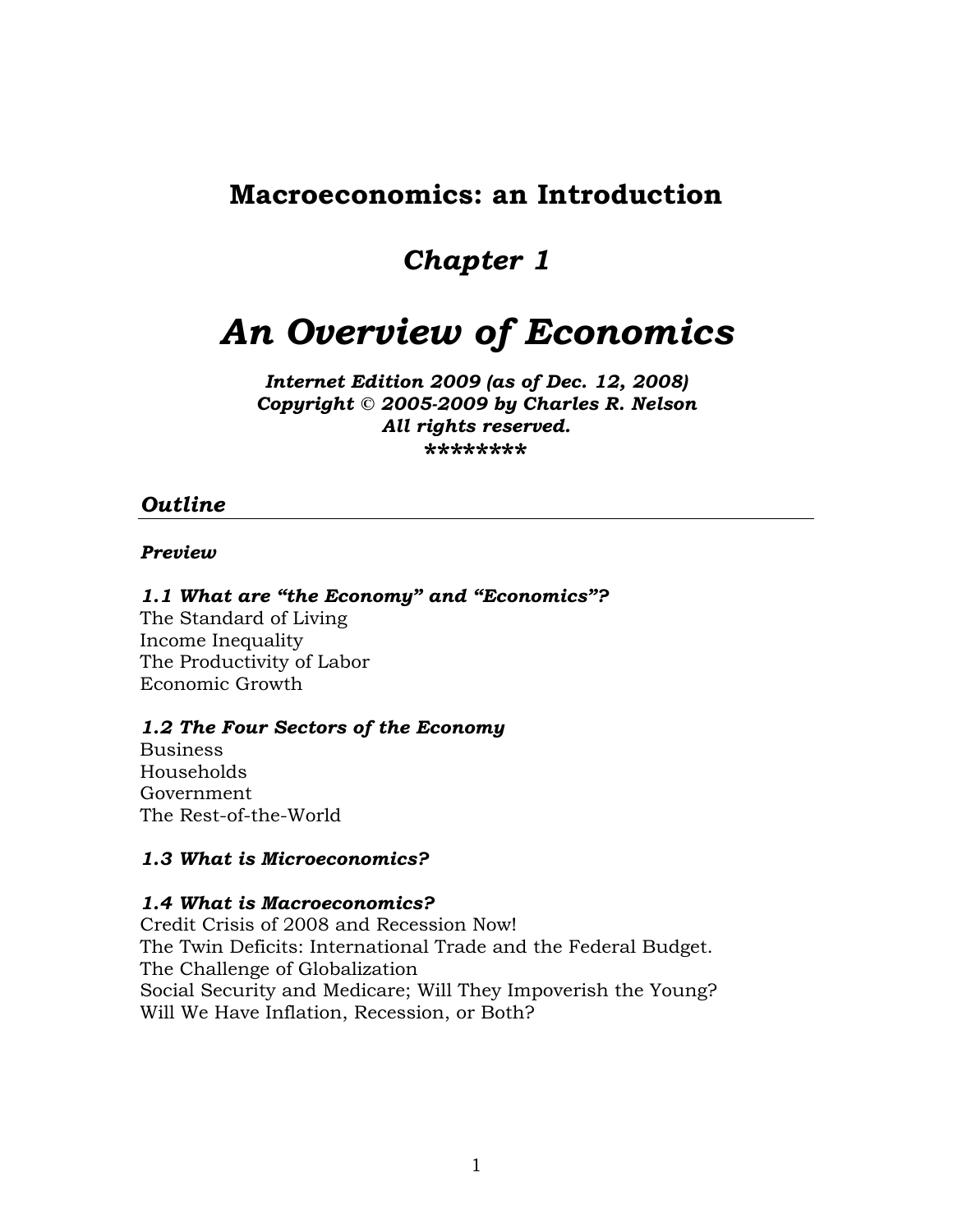# *Preview*

Economics is one of the oldest and most influential of intellectual disciplines. Practically all of the great thinkers, from Aristotle to Einstein, have tried their hand at it, and the great economists like Adam Smith, Thomas Malthus, David Ricardo, John Maynard Keynes and Milton Friedman rank among the most influential minds in our history. The economic paradigm permeates our thinking about practically every area of human activity. Military analysts talk in terms of "assets" and "tradeoffs" while theologians quote economic statistics. Adam Smith's ideas about competition had a strong influence on Charles Darwin's study of biology. Insect colonies are said to "invest" in nest building. Our thinking about politics and social behavior draws heavily on ideas about incentives, trading, and maximization that come from economics.

The word *economics* comes from ancient Greece (like so many words and important ideas) when an "economist" was the manager of an estate. Those very practical economists grappled with all the basic problems of economic decision-making facing a modern executive today. What is the optimal mix of crops? How much to invest in new equipment? or irrigation instead? Should we sell our grain now, or wait until prices improve? Modern economics returns the compliment by providing the foundations of business administration today. Successful executives have often told the author that the principles they draw on every day in making decisions are those that they learned in their first courses in economics. Good reason to "invest" in learning the foundations of economic analysis!

# *1.1 What are the "Economy" and "Economics"?*

Every society must provide goods and services for the welfare of its citizens. The economy consists of all of the activities involved in the production and distribution of these goods and services.

Economics, as the study of the economy, seeks to address three basic questions:

- **Are there fundamental principles that help us understand how the economy works?**
- **How well does the economy perform in achieving social objectives?**
- **How would changes in laws or political institutions affect the performance of the economy?**

The production and distribution of goods and services requires the use of economic resources called **factors of production.** They may be thought of as falling into one of four categories: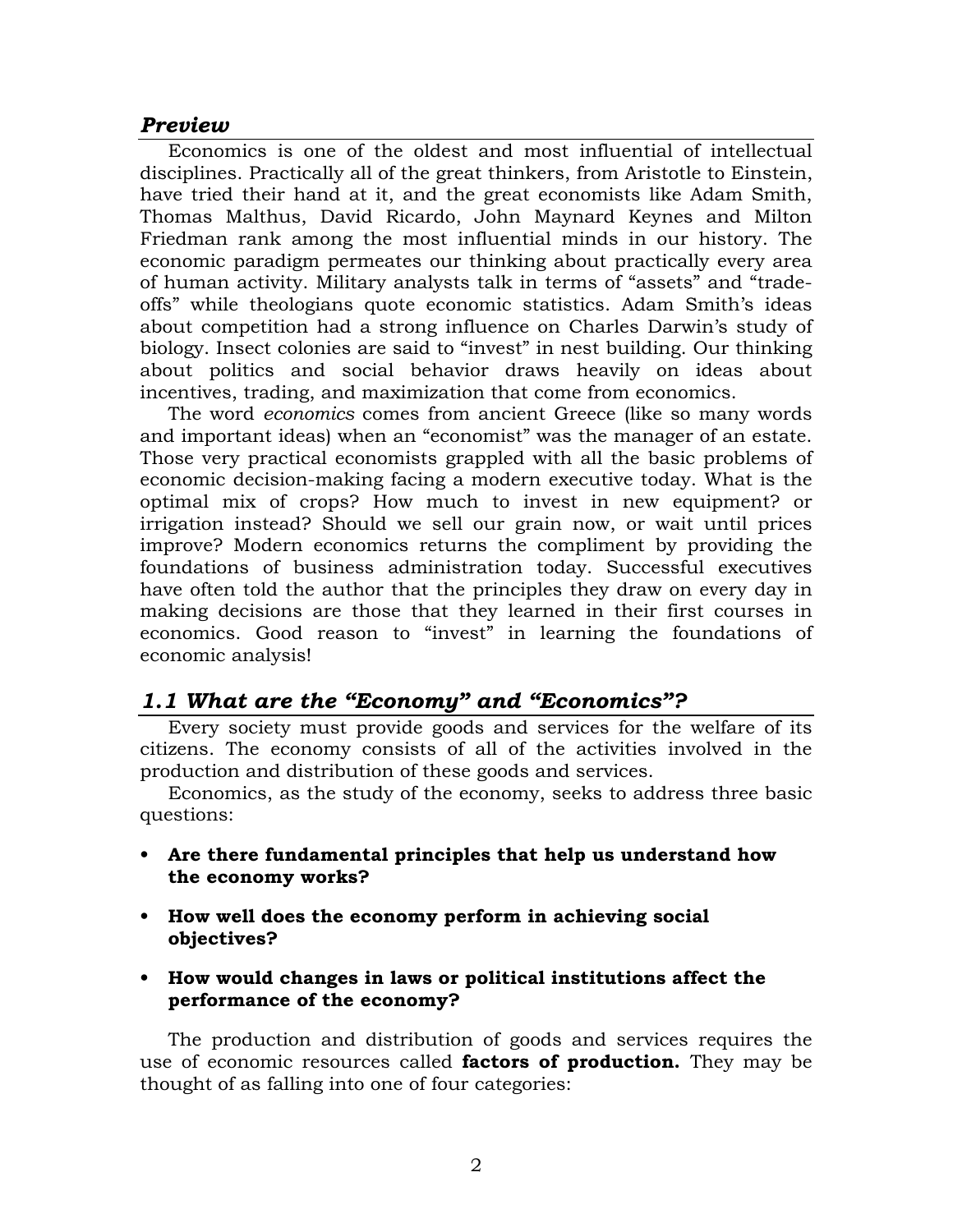#### **• Land**

This includes not only territory but all of the natural resources, such as minerals and fossil fuels, which the economy is endowed with.

#### **• Labor**

This refers to the services of human beings who bring not only their time and effort to the economy but also their skills.

#### **• Capital**

This consists of the human-made tools used in the economy: machinery, computers, buildings, vehicles, and transportation systems. These tools of production are called **capital goods**.

#### **• Entrepreneurship**

This is the bringing together of land, labor, and capital into productive units. For example, when Henry Ford organized the mass production of automobiles early in this century, he brought labor and capital together in a new way on an assembly line, bringing the cost of an automobile down to within the reach of the average American. Bill Gates recognized the potential of the personal computer when most thought it was simply a hobby toy, and the result is one of the most valuable companies in the world today, and one of the most important industries of our time.

How do we measure the success of an economy? By the *standard of living* that it delivers.

#### *The Standard of Living*

By the **standard of living** we mean not only the goods and services we consume, but also other aspects of the quality of life including health, leisure time, and environmental amenities. **Welfare** is another word that also conveys the idea of well-being. But it is not easy to measure the standard of living of a population in quantitative terms. We care not just about the quantity of goods and services but also their quality, and that can be difficult to measure. Think of the remarkable improvements in the quality of electronic devices, and in the effectiveness and safety of medical services; but how to quantify that? We also are to measure changes in the amount of leisure time, and the historical trend is towards more leisure. While the work-week has remained around 40 hours in the U.S. in Europe it is considerably less than that and vacations are also much longer there. These differences have to be taken into account in making standard of living comparisons between the two.

The environment gets increasing attention as we become more aware of the negative effects of our activities on nature and how that affects our own welfare. Affluent societies have both the greatest impact on the environment and also the greatest ability to mitigate that impact. It is very difficult to measure environmental impact, nor is it easy to get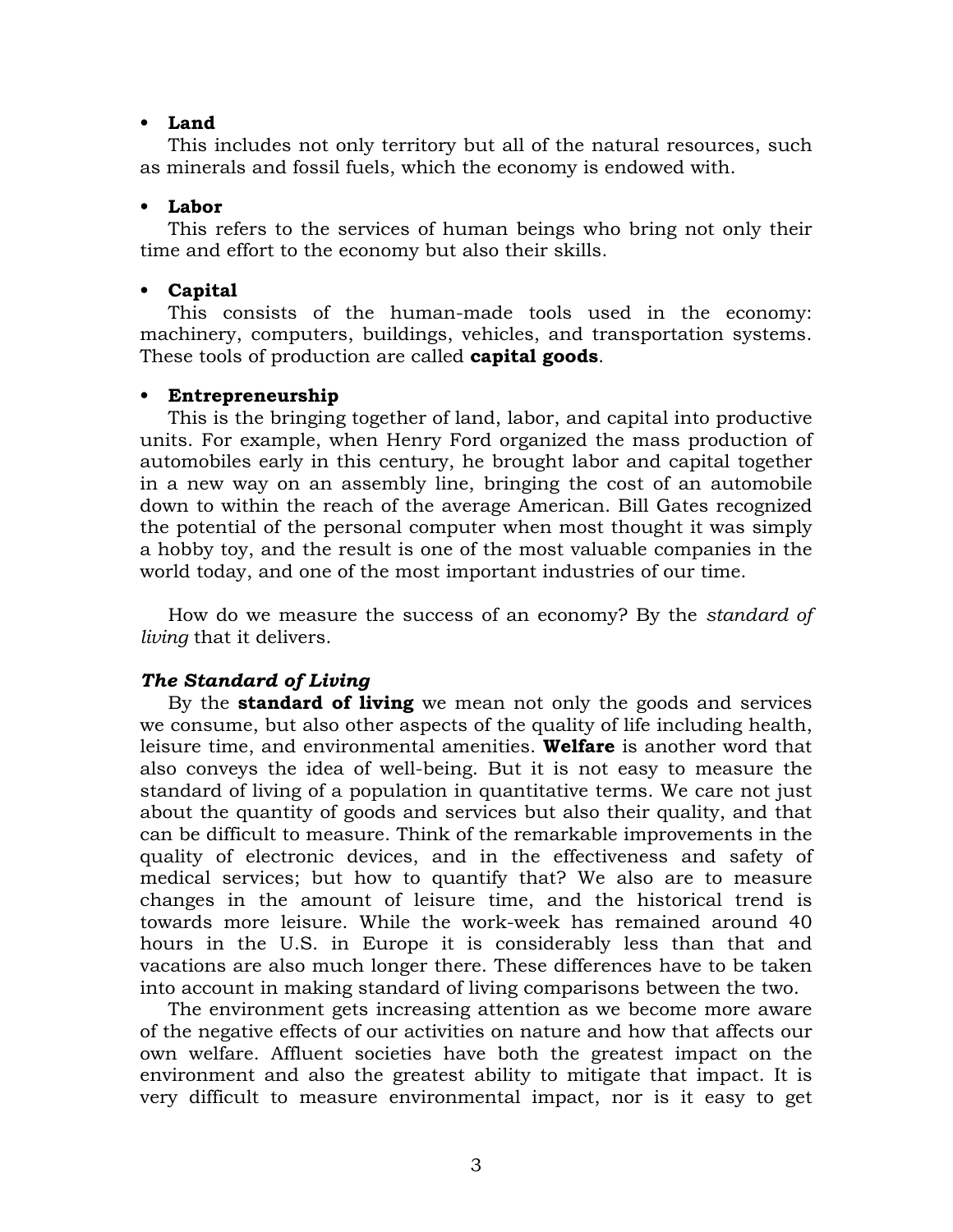agreement on how it should be valued, but there is no doubt that it will occupy increasing attention in the years ahead.

## *Income Inequality*

In measuring the standard of living we are concerned not simply with the average level of consumption or income, but also its distribution among households. Which society enjoys a higher standard of living, one with a higher average income but greater inequality, or one with a lower average income but less inequality? The answer is ultimately a valuebased judgement, but most people would probably say that there is a trade-off between level and inequality, so the answer depends on how large the differences are. In recent years there has been considerable discussion about the effect of the economic boom of the past 20 years on income distribution; the share of total income going to the highest income groups increased dramatically. Evidently, the boom raised both the average income and the inequality of distribution. Is it better to have a higher average even if it means greater inequality? Your answer might depend on whether the greater inequality is only temporary, related to the now-faded financial boom, or is it a long term trend? An economy with extremely unequal household consumption levels cannot be considered completely successful, but we do not expect a successful economy to produce exact equality either.

# *The Productivity of Labor*

Clearly, our standard of living depends on our opportunities to consume, and that depends on our ability to produce. The **productivity of labor** is the amount of goods and services produced per hour of labor input. Higher productivity makes possible a higher standard of living because it allows society to increase the consumption of goods and services, or leisure, or environmental quality, or all three.

The productivity of labor is determined by the amount of land and capital available per worker, the level of technology embodied in that capital, the skills of the workers who use it, and the creativity of its entrepreneurs. Productivity can be increased by producing more capital goods, by advancing technology through research and development, and by improving skills through education and training. Affluent societies are notable for the quantity, quality, and technological advancement of their capital goods and for the high level of skills and education of their citizens. In contrast, poor societies are marked by the paucity of both capital and skills.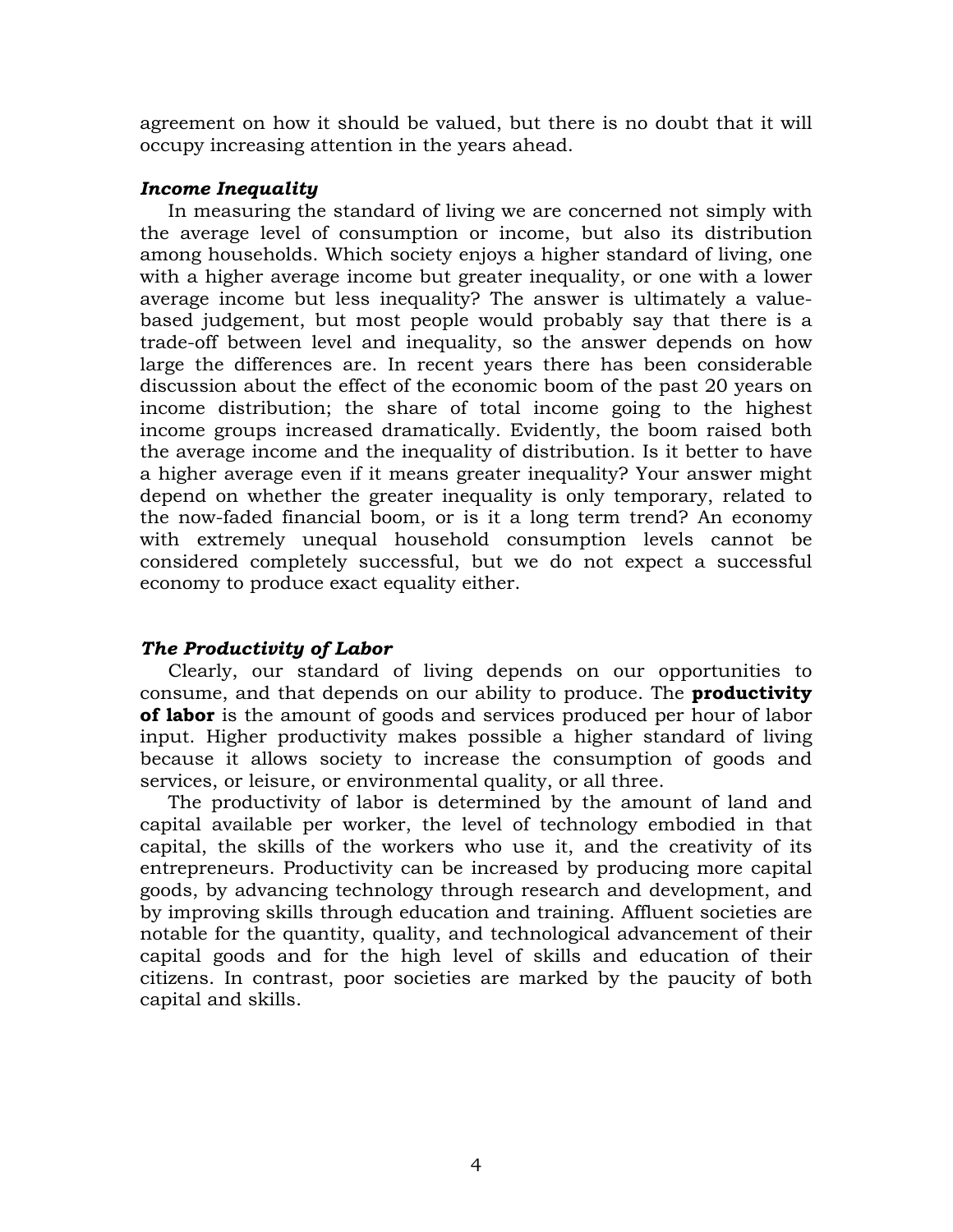#### *Economic Growth*

The process of **economic growth**, a continuing increase in the standard of living that persists over decades, can only come from growth in the productivity of labor. An increase in the standard of living requires, in turn, that a society devote a portion of its economic output to research and development of new technologies, to education and training of workers, and to the production of new capital goods. This can only happen if society is willing to forgo some immediate consumption of goods and services, freeing a portion of the current output of the economy for investment in future growth. It is for this reason that the very low savings rate in the U.S. has been a matter of concern for our future welfare.

#### *Exercises 1.1*

A. Discuss the extent to which society can change each of the four factors of production. Give some examples.

B. Education is sometimes referred to as "human capital." In what sense is education like capital goods?

C. Compare briefly the standard of living in Switzerland and in India. Trace the difference to the productivity of labor, and hence to differences in the quantity and quality of the factors of production present in the two countries. Alternatively, pick two contrasting countries of your choice.

D. What are some options that a country has if it wishes to raise its standard of living? Can we say that people are happier in a country with a higher standard of living?

# *1.2 The Four Sectors of the Economy*

Modern complex economies involve the interactions of large numbers of people and organizations. These *economic agents* fall into one of three categories: *business*, *households*, *government*, and the *rest-of-the-world*. Economists find it useful to think of these groupings as *sectors* of the economy. Let's look at each of these sectors in turn:

#### *Business*

The business sector is where production takes place in the economy. The individual agents making up the business sector are called firms. These are the organizations within which entrepreneurship brings together land, labor and capital for the production of goods or services. Economies in which firms are generally owned by private individuals rather than by governments are called *capitalist* or *private enterprise* economies. These include almost all the countries in the world today.

A firm may be as small as one individual. An example is a plumber with a truck and tools whose income is whatever is left over from sales after paying expenses. These one-owner firms are called individual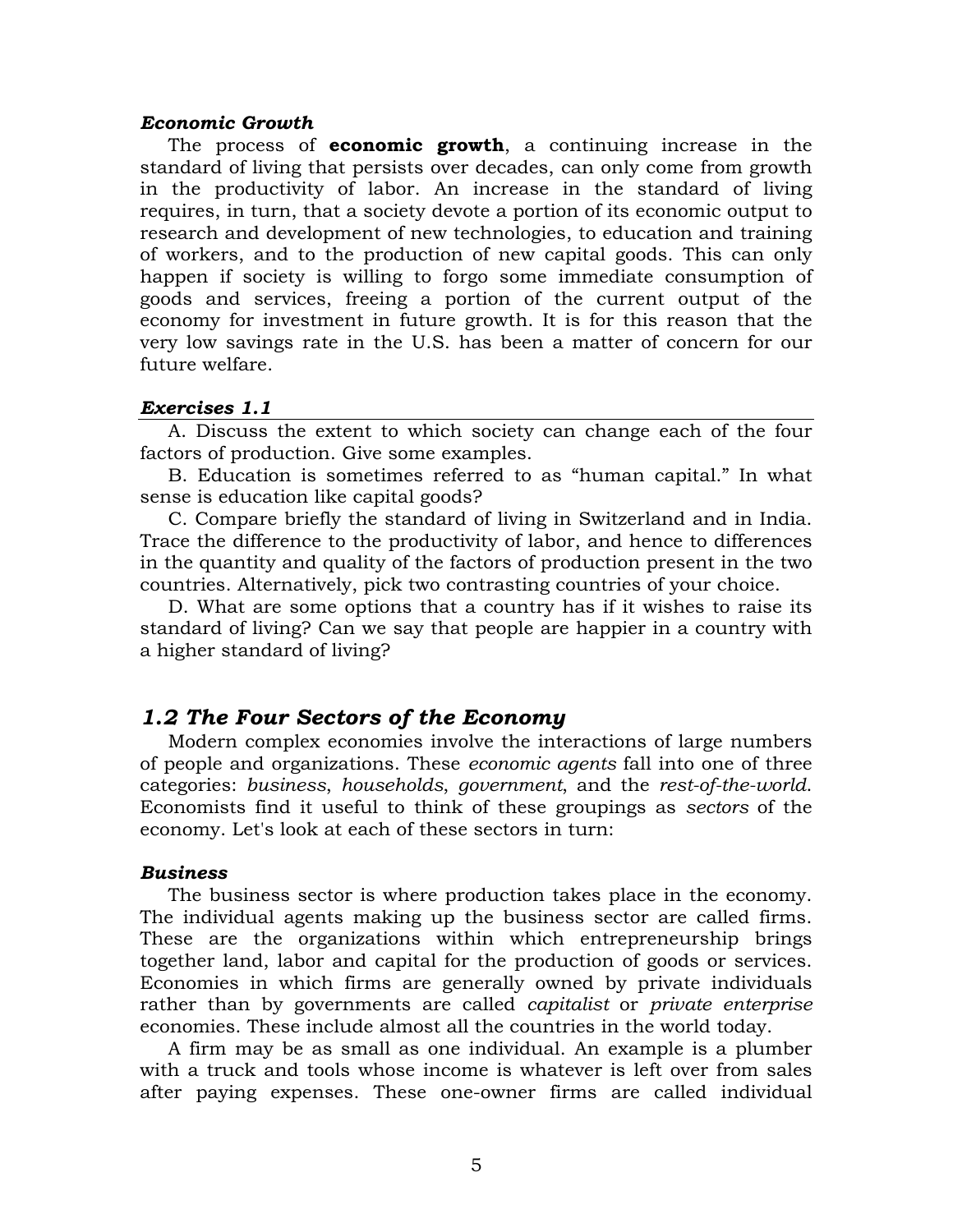proprietorships. A large firm is typically a corporation which is a legal entity in itself, having many of the same rights and privileges under law as does a person. The corporation purchases factors of production and receives payment from buyers of its output. The difference between its sales revenue and its costs of production is its *profit* or *earnings*. A corporation purchases capital goods, plant and equipment, from earning profits, borrowing from lenders, and selling shares in the ownership of the corporation. The latter is called stock.

The owners of a corporation are called *shareholders*. A large firm typically has many shareholders, some of which are other firms. Firms which primarily invest in other firms are called financial intermediaries. Shareholders play no direct role in the running of the firm, rather they are represented by a board of directors who are elected by shareholders on a one vote per share basis. Shareholders are not liable, in general, for the debts of the corporation. The term "Ltd." used in the names of corporations in Britain refers to the limited liability of the shareholders.

The entrepreneurial input to the corporation is often provided by salaried managers who may not even be shareholders. These managers are appointed by the directors as officers of the corporation who are then legally empowered to conduct its business. A primary responsibility of the directors of a corporation is the hiring and oversight of the officers.

#### *Households*

Those are us, the family units that make up society. We consume the goods and services produced by the economy. It is for our benefit that the economy exists.

The household sector provides the labor used in production, receiving payment of wages and salaries in return. Households also provide financial capital to the business sector which includes loans to firms, direct ownership, or the purchase of shares. Households may invest directly in firms by purchasing their stock or bonds, but more typically households invest indirectly through financial intermediaries such as pension funds, insurance companies, banks, and mutual funds.

Households own the firms and have claim to all the income produced by the business sector, including wages, interest, and profits.

#### *Government*

We can think of government as having four basic economic functions:

*First*, it establishes the legal framework within which the economy operates. Economists sometimes refer to this framework as the *rules of the game*. A complex body of commercial law clarifies relations between buyers and sellers, employers and employees, and parties involved in private contracts.

The corporation, an essential building block of modern economies, is a creation of the law. It was the development of the *limited liability*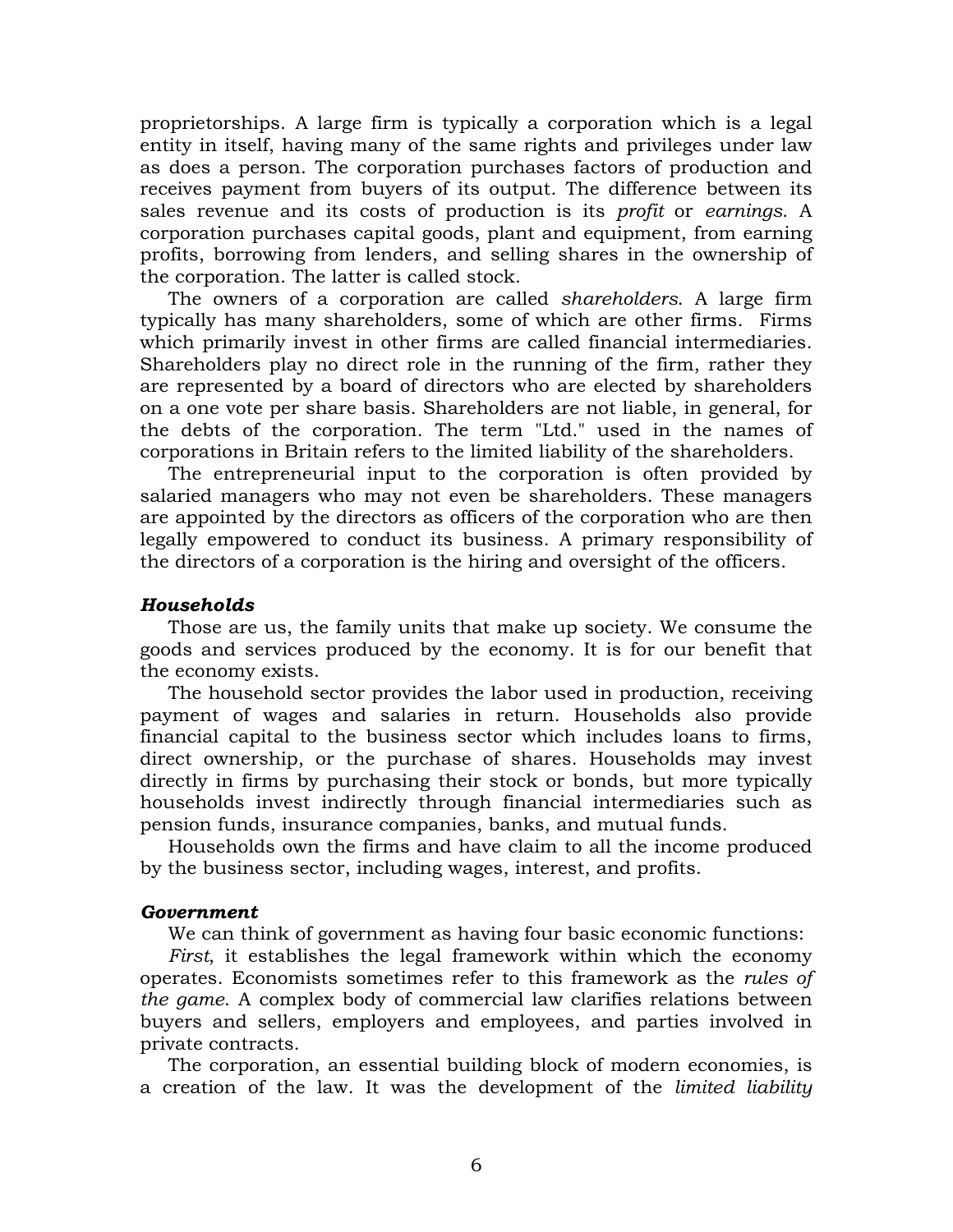*corporation* in Britain during the industrial revolution that made possible the formation of very large firms co-owned by many individuals. Such enterprises could not exist without the assurance that individual shareholders are not personally liable for the actions of the corporation.

Property rights are not unconditional but rather are defined by laws which establish the privileges, obligations, and limitations of ownership. For example, city government decides what the owner of a city lot can and cannot do with it. The owner of a residence is entitled to live in it, rent it to someone else to live in, or sell it, but usually is prevented by zoning laws from tearing down the house and putting in a fast food restaurant or a rifle range. Regulations control entry into certain economic activities such as banking or medicine, restrict what firms can say in their ads, and even prohibit sale of goods deemed not in the public interest.

*Second*, taxes are collected by government from households and firms. The U.S. federal government collects most of its revenue from individual income taxes. It also taxes corporate profits and estates, levies excise taxes on the value of certain goods and tariffs on imports from abroad, and it collects payroll taxes. State governments collect sales taxes on retail purchases and/or income taxes on both individuals and corporations. County and municipal governments levy a tax on the value of real estate property, and often also participate in sales tax or income tax revenues.

What activities are taxed, and how heavily, gives government many levers with which to encourage or discourage specific economic activities. The tax on gasoline is cents per gallon in the U.S. and dollars per gallon in Europe. The high cost of fuel creates an incentive that results in cars in Europe being much smaller and less powerful than in the U.S. and less driving. This has far reaching effects on the environment and the greater use of public transportation.

*Third*, government spends some of these tax revenues to provide goods and services through agencies that operate much like firms, for example the National Park Service which produces recreation and the U.S. Navy which produces national defense. These firms are engaged in the production of **public goods**, ones we consume as a society rather than as individuals. The prime example is national defense which cannot be provided to one individual without providing it to others. Some goods have both private and public dimensions. For example, education benefits not only the individual who is educated but society as a whole, so it is not surprising that government plays a large but not exclusive role in education.

In socialist economies, government operates a wider range of firms. In the former Soviet Union, all firms were under government ownership. Advocates of socialism contended that government ownership would lead to greater welfare, claiming that government is more responsive to the needs of society, and kinder to employees, than the market. These ideas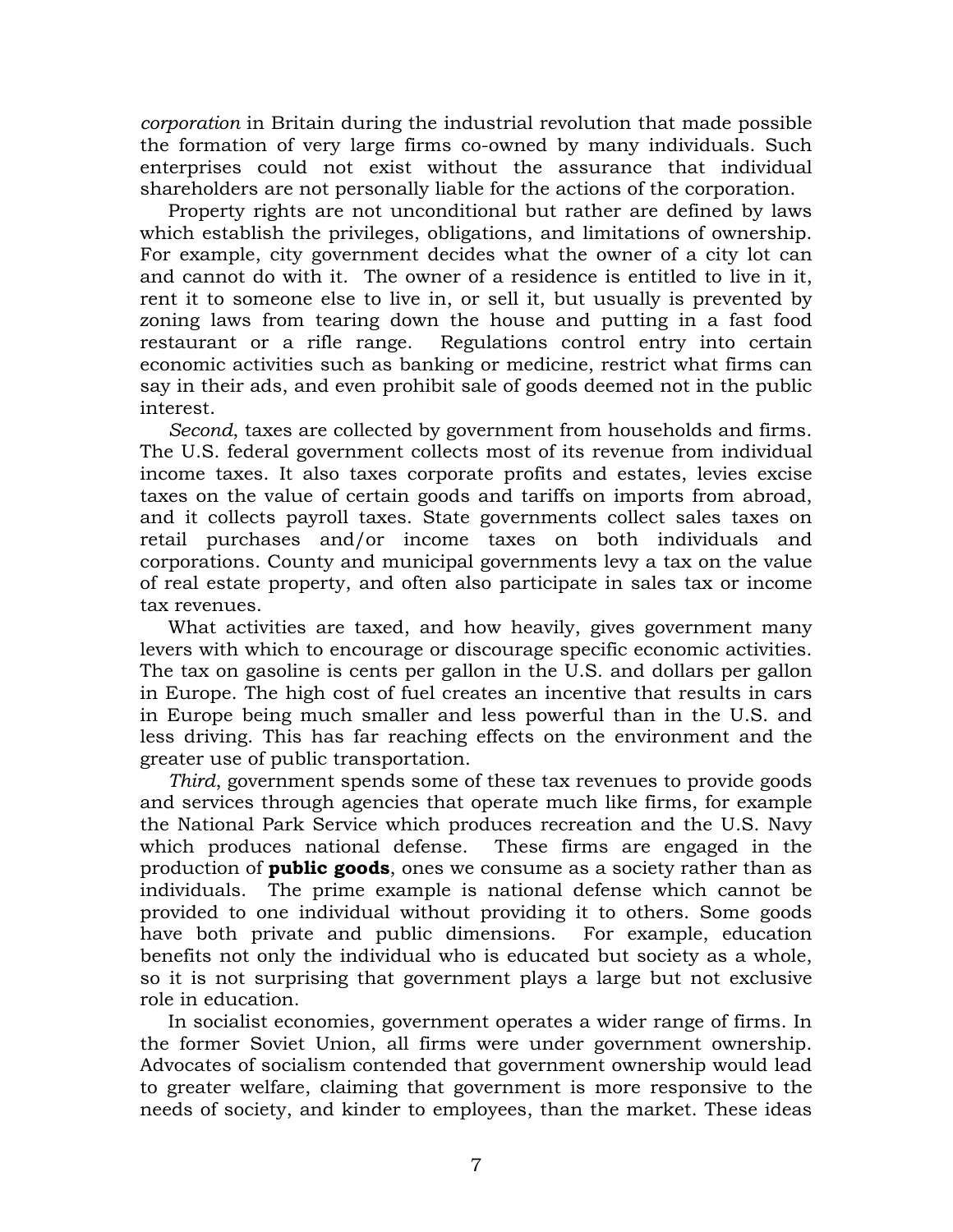were very popular in Europe following World War II, and large sectors of those economies were "nationalized" under government ownership or control. The wave of "privatization" of industry in Europe after the failure of the Soviet Union reflected the realization that socialism failed to deliver on those rosy promises. The influence of socialist ideas is evident today in the major role of the governments in most industrialized countries in basic health care and a "safety net" of income support programs.

The allocation of government spending among alternatives also influences how firms and households allocate their private resources. For example, police protection is thought of as a public good, but the level of police protection will affect whether the Jones family installs a burglar alarm. And whether government builds freeways or subways affects private choices among alternative forms of transportation.

*Fourth*, government also makes **transfer payments** to those who are entitled to receive them under the law. For example, people qualify to receive Social Security benefits on the basis of age or disability. Farm subsidies are paid by the U.S. government to firms which qualify by engaging in certain farming activities.

Transfer payments redistribute income among groups in society, and are a larger part of the total expenditures of the federal government than is the purchase of goods and services including defense. The distribution of income between the young and the old in the U.S. has been substantially altered by the growth in Social Security benefits received primarily by the elderly and the corresponding increase in Social Security taxes paid primarily by the young. Transfer payments also affect private decisions. For example, the increase in the number of people choosing earlier retirement is surely related to the increase in the level of Social Security benefits as well as the penalties which the rules put on continued work by those qualifying for old age benefits.

We tend to focus on the federal government in thinking about the role of government in the economy, but state and local governments also play important roles in all four functions of government. Economists refer to governments at all levels as the **public sector**.

# *The Rest-of-the-World*

We naturally focus on the economy of our nation because government plays an important role in economic life and because economic interactions are usually concentrated within political borders. However, the movement of goods and services as well as factors of productions across national borders is also an important aspect of economic activity. U.S. households consume stereos made in Asia and US firms purchase machine tools produced in Europe. Foreign airlines fly airplanes made in the U.S. and serve their passengers food exported from the U.S. International trade now comprises about 10% of our national economy and is growing rapidly. Growth in trade has been accelerated by the removal of barriers under the North American Free Trade Agreement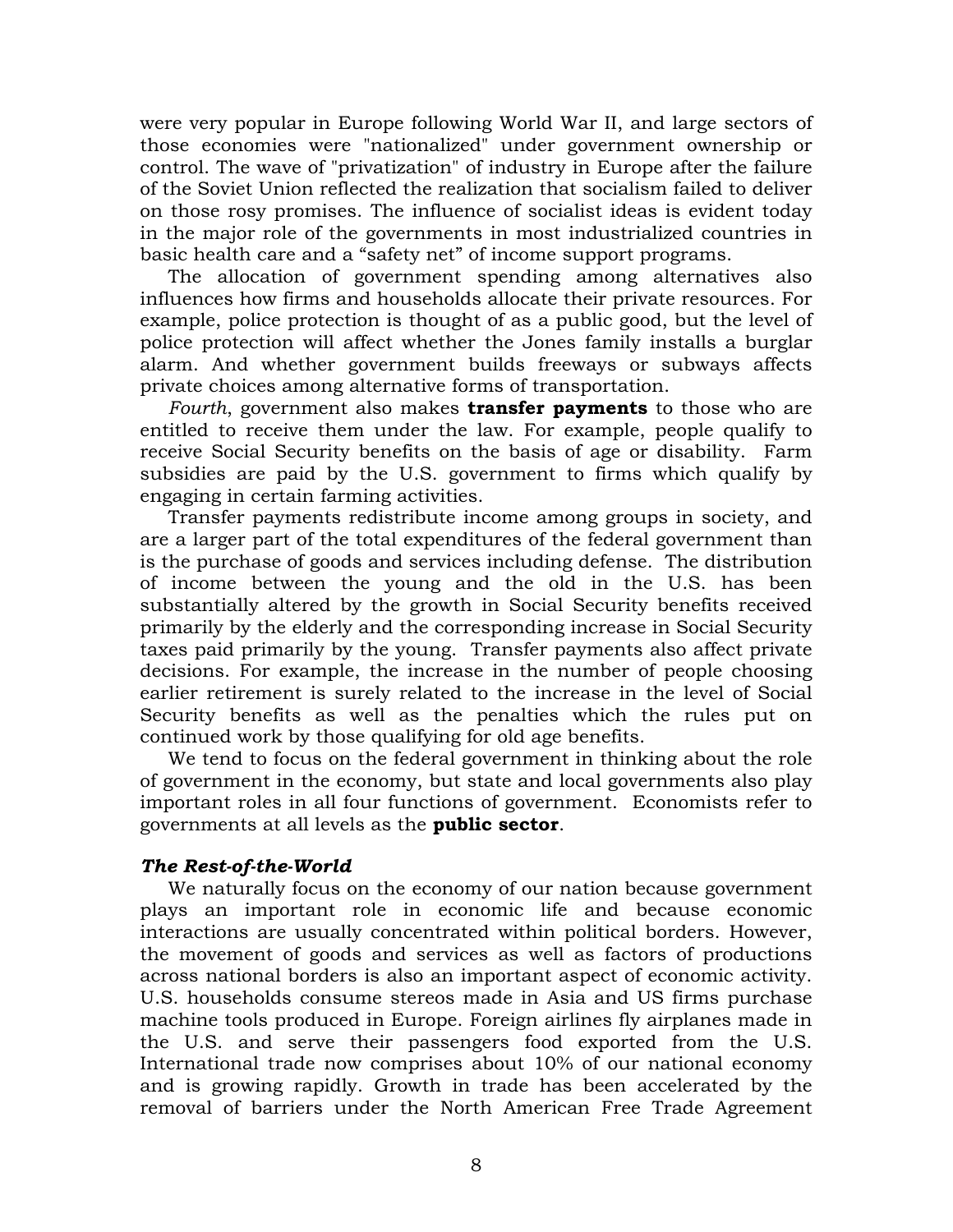(NAFTA), and the 1994 round of the General Agreement on Trade and Tariffs (GATT) lowered barriers to trade around the world.

Think of the Rest-of-the-World, or **ROW**, as a fourth sector of the economy. In addition to trading with the ROW, American firms, government, and households also borrow from the ROW and lend to it. Japanese, Chinese, and European investors are major lenders to both firms and government in the U.S., while American firms and households also have made large investments in Europe and Asia.

#### *Exercises 1.2*

A. Indicate which of the four factors of production each of the following is an example of: 1) a Macintosh<sup> $TM$ </sup> computer, 2) an electronics engineer, 3) a Boeing 767™, 4) crude petroleum, 5) the Empire State Building, 6) the lot it sits on, 7) Bill Gates, 8) college graduates.

B. Name one or more prominent entrepreneur of today and explain briefly what this person has done.

C. Categorize the following by economic sector: 1) the Hernandez family, 2) the Ford Motor Company, 3) the State of California, 4) the University of California, 5) the Durn-Good Grocery, 6) Toyota Motors, Ltd.

D. Which of the functions of government in the economy is represented by the following: 1) Aid to Families of Dependent Children, 2) the Federal Aviation Administration, 3) truth-in-advertising laws, 4) state sales tax, 5) the Washington State Ferry System, 6) Small Claims Court.

E. Russia attempted to convert from a centrally planned economy under Soviet Communism to a largely private enterprise economy. What basic function of government in a private enterprise economy was lacking in Soviet Russia and was needed before a private enterprise economy could function? Has the conversion succeeded? Why?

# *1.3 What is Microeconomics?*

It is already apparent from this brief overview that the subject of economics is a very broad one. Just as the study of the physical world is divided into fields such as physics and chemistry, economics is likewise divided into fields comprised of closely related topics. The two major fields of economics are *micro* economics and *macro* economics. Since the second is the subject of this book, let's take a minute to review what microeconomics is about.

Microeconomics is the study of how markets function. For example, how do the prices of airline tickets and the frequency of service to various airports get determined in the US economy? An airline decides whether to raise or lower fares, whether to add a flights between LA and Chicago, and whether to put a new 747 in service on the San Francisco to Honolulu route. Travelers respond by buying more or fewer trips. The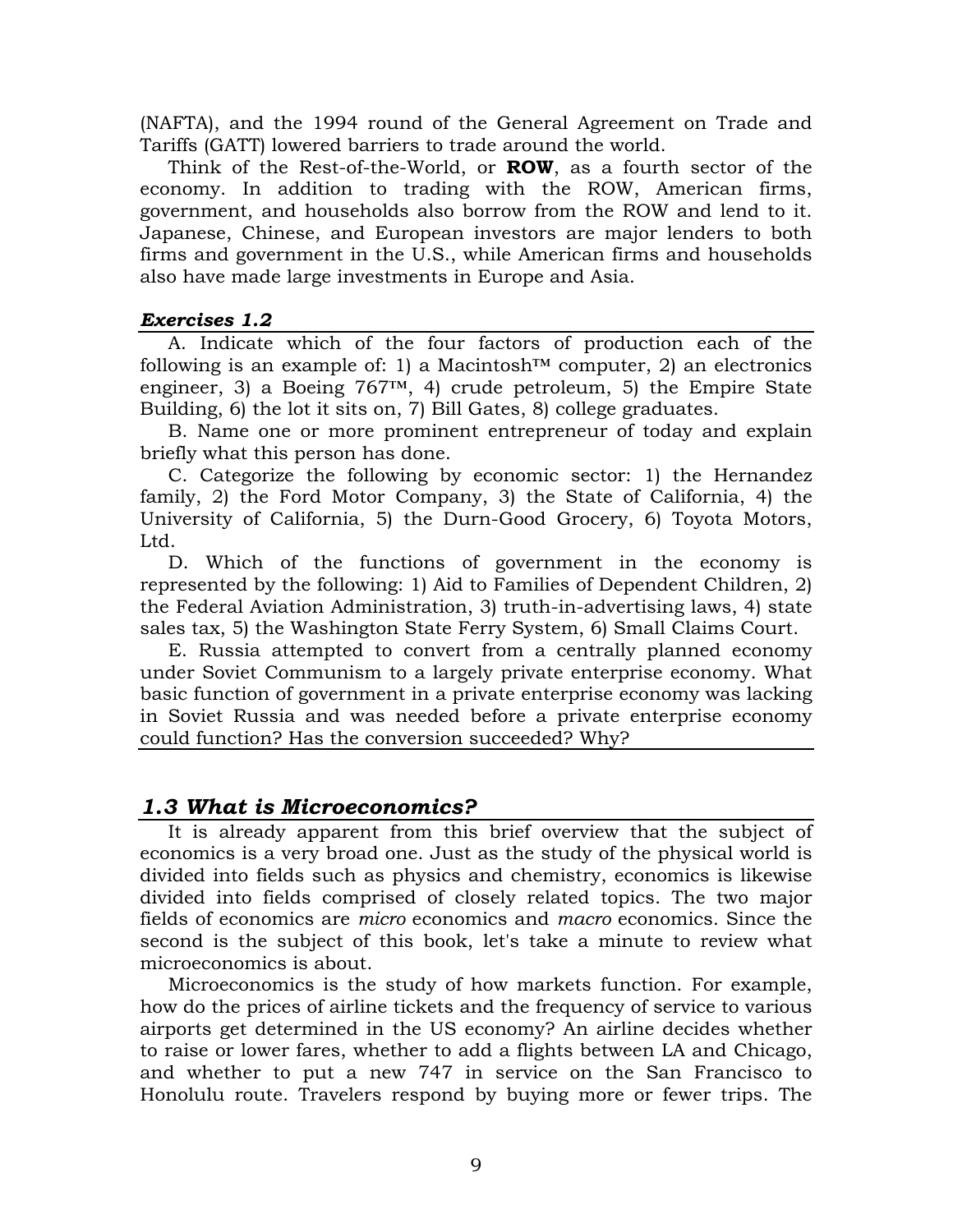airline's objective is to maximize profits, constrained by the rules of the game established and enforced by government. Travelers, in turn, hope to buy transportation at the lowest possible price with the best possible convenience and comfort.

The diffuse but very real arena in which such firms and their customers interact is called the marketplace. Physically, the marketplace for airline tickets is all the ticket counters and travel agencies where transactions take place. Conceptually, the market encompasses all the interactions between the economic agents that produce and consume air travel.

Prior to the late 1970's the prices of airline tickets, as well as the routes and airline could fly, were set by the federal government as a part of the regulation of air travel. Largely due to the urging of economists, the airline ticket market was deregulated so that airlines are now free to raise or lower fares and alter service to airports as they see it to be to their advantage to do so. Advocates of deregulation contended that freeing the air travel market would result in a more efficient allocation of resources within the airline industry, making society as a whole better off. The term "resources" here means the factors of production, not just natural resources. The analysis of airline deregulation, the arguments for and against it, as well appraising its success or failure to date, are interesting and important problems in microeconomics.

In private enterprise economies it is primarily in the marketplace that the three fundamental economic decisions are made:

- **1. What will be produced?**
- **2. How will it be produced?**
- **3. Who will consume it?**

For example, it is in the marketplace that society decides how many tennis rackets will be produced, whether they will be made in Ohio or in Taiwan, and which consumers will buy them.

It was the remarkable insight of Adam Smith, pondering the workings of the British economy two centuries ago, that products and services are provided for the benefit of society mainly as a result of the pursuit of self interest by producers and consumers interacting in the marketplace rather than because of their good intentions. Producers who supply what consumers demand are rewarded with higher profits, while those who do not are punished for wasting society's valuable land, labor and capital resources by suffering losses. In a famous passage in his book *The Wealth of Nations*, Smith wrote:

> *"It is not from the benevolence of the butcher, the brewer, or the baker that we expect our dinner, but from their regard to their own interest."*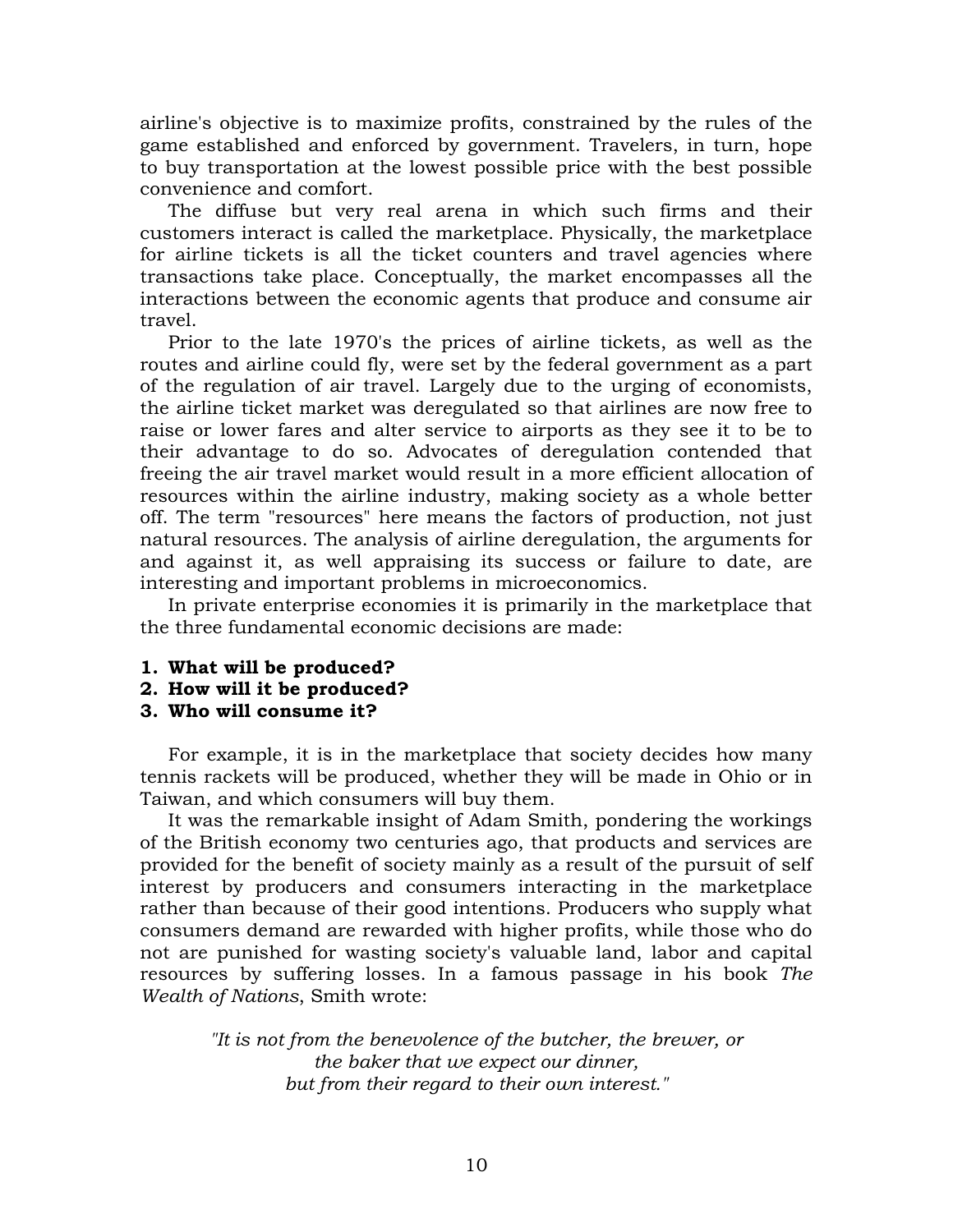Adam Smith realized that the market provides incentives for agents to behave in ways that generally improve economic welfare.

Microeconomists are also interested in studying ways in which markets fail to provide the proper incentives to allocate resources. This happens when an economic activity produces consequences for agents that are not a party to that activity. An example of such an *externality* is the air pollution. Unless there is a way to make agents pay for producing pollutants, they will tend to produce more of it than is good for society. The design and cost-effectiveness of taxes and regulations to mitigate externalities is an important issue in microeconomics.

A supplement entitled *Review of the Principles of Microeconomics* offers an introduction for students who have not encountered 'Micro" before and for those who have taken a prior course but wish to get a firmer grasp of basic microeconomic principles, particularly those that will be used in this book.

#### *Exercises 1.3*

A. What are the three fundamental decisions that have to be made in any economic system? Discuss what those decisions are in the context of trips between San Francisco and Hong Kong. How has technology changed the outcomes of those decisions during the last half century?

B. Express in your own words Adam Smith's idea of what makes a private enterprise economy work.

C. Federal law requires that electric generating stations install scrubbers on their exhaust stacks to reduce emissions of certain compounds. Discuss why utilities might not install these scrubbers on their own, and how you might approach the question of whether such scrubbers should be required by law.

# *1.4 What is Macroeconomics?*

*Macroeconomics* focuses on trying to understand events that affect the whole economy. In the fall of 2000 and continuing through the fall of 2001 there was the U.S. experienced a decline in sales, production, and employment that affected most firms and industries. A few industries, notably housing construction, continued to do well. This kind of widespread decline in economic activity, when it lasts for more than six months, is called a *recession*.

Since recessions are felt throughout the economy, it seems unlikely that the explanation for a recession will be found in the microeconomics of individual markets. The causes of recession must involve forces that have widespread influence on economic activity. Nor are these events confined to just one economy; recent U.S. recessions have put a damper on economic activity around the globe – a symptom of *globalization*.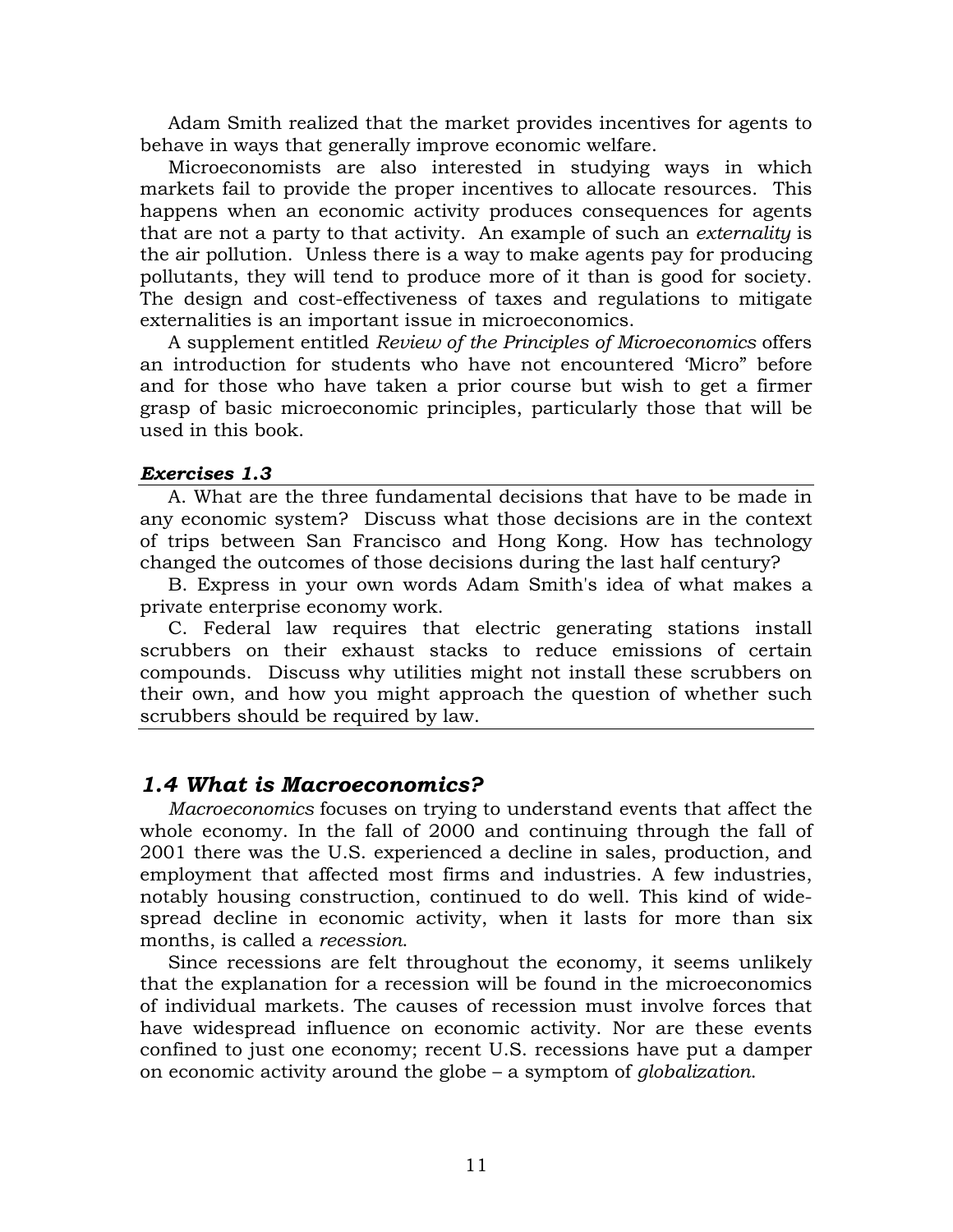What causes recessions? Should the government do something about it? If so, what can it do? What forces bring a recession to an end, allowing resumption of normal levels of sales, employment and production?

Here is another example of a problem in macroeconomics. In the late 1970s the price of practically every good and service in the US economy rose very rapidly, at a rate of about 15% per year. A pervasive and persistent rise in prices is called *inflation*. Since inflation reflects price changes that are widespread across many different industries it seems clear that the explanation for inflation must lie with factors affecting the entire economy. In recent years inflation has not been a major problem in the U.S. economy, but 2006 saw a modest revival that has some economists concerned. Why did inflation get out of control in the late 1970s, and what should be done if it speeds up again?

Recession and inflation are central problems in macroeconomics.

The division of economics between microeconomics and macroeconomics is not a precise one, and the analytic tools of each are important in understanding the other. For example, the computer industry is of growing importance to the economy, but the study of the economics of that industry belongs in the domain of microeconomics. On the other hand, although banking is also an industry, its influence on the economy is so pervasive that the study of banking is usually considered part of macroeconomics. Nevertheless, the macroeconomist studying banking will make use of the analytical tools of microeconomics, and the microeconomist studying the computer industry will be concerned with the impact on the industry of macroeconomic events such as recession and inflation.

The topics which economists usually group under the heading of macroeconomics include the following:

- **The Measurement of National Income**
- **The Relationship Between Savings and Investment**
- **The Cost of Living and Inflation**
- **Interest Rates and What Influences Them**
- **Recession, Unemployment, and Economic Growth**
- **Money and Banks**
- **The Federal Reserve System and Monetary Policy**
- **Government Taxation, Spending, and Fiscal Policy**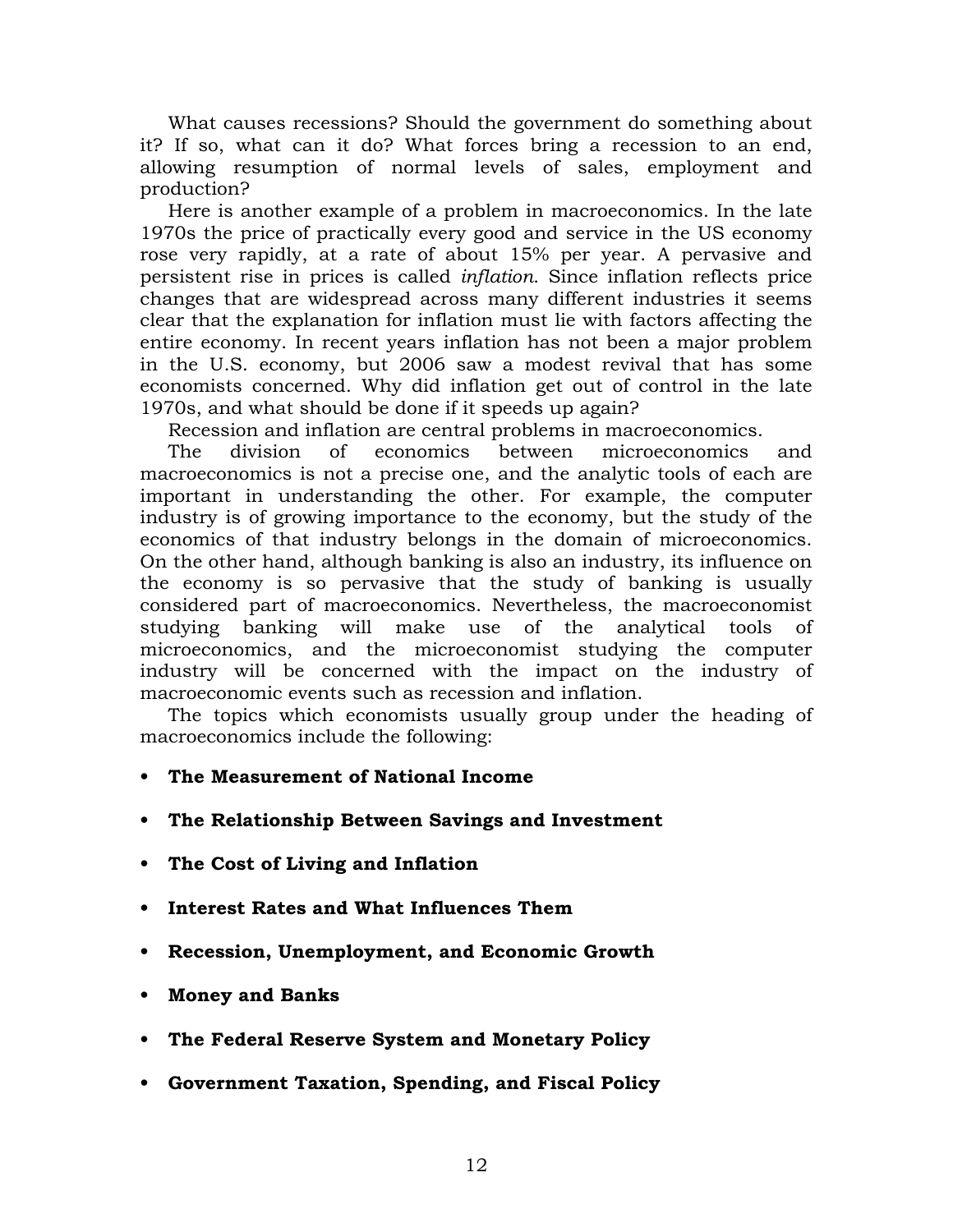#### **• International Trade and Exchange Rates**

Macroeconomic issues are the subject of major news coverage by the media because they affect all of us. They are usually the most hotly debated issues of Presidential campaigns. Candidate Bill Clinton's mantra was: "It's the economy, stupid!" Here are some of the major macroeconomic issues that are receiving a lot of attention:

### *The Financial Crisis of 2008 and Recession Now.*

Bank failures, collapse of old and storied Wall Street investment firms, astronomical losses in hedge funds, falling house prices, rapidly rising lay-offs, and unsold goods of all kinds – that is the economic reality of 2008! At this writing it is clear that we have entered one of the most severe recessions since the Great Depression of the 1930s, and the future looks shaky indeed. The change of administrations and a Congress that seems unable to act decisively add to the feeling of unease.

How could major banks, household name brands that were solid and expanding only a year ago, suddenly experience unsustainable depositor withdrawals? Why has the price of houses fallen around 20% in one year, after decades of almost relentless increase? How could the stock market lose about 40% of its value in only several months? These are among the troubling and far from resolved questions we will try to grapple with!

# *The Twin Deficits: International Trade and the Federal Budget.*

When the amount we earn from exports falls short of the amount we spend on imports then there is a *trade deficit*. In 1980 the value of goods exported by the US was \$25 billion less than the value of the goods we imported. By 1990 the US trade deficit had swollen to \$80 billion. And currently it is around \$400 billion! That is about one billion dollars every day. This seemingly relentless widening of the trade deficit to an astonishing level is a source of concern to many, and yet its causes and consequences may be far different from what most imagine.

The amount by which federal spending exceeds tax revenues is called the *federal budget deficit*. In 1980 the federal government spent \$74 billion more than it collected in taxes. By 1990 the federal deficit had widened to \$220 billion. The prospect of continuing budget deficits motivated a major tax increase by the Clinton administration in 1993. That, combined with a long and vigorous economic expansion eliminated the budget deficit at the end of the 1990s, and President George W. Bush successfully lobbied congress for a tax cut. But the budget is again falling into deficit, \$400+ billion for 2008!

Could there be a connection between these "twin" deficits? Both emerged alarmingly in the 1980s. Is the similarity in their timing and size coincidental? Are they harmful to the economy? What caused them, and are their causes related? What should we do about them, if anything?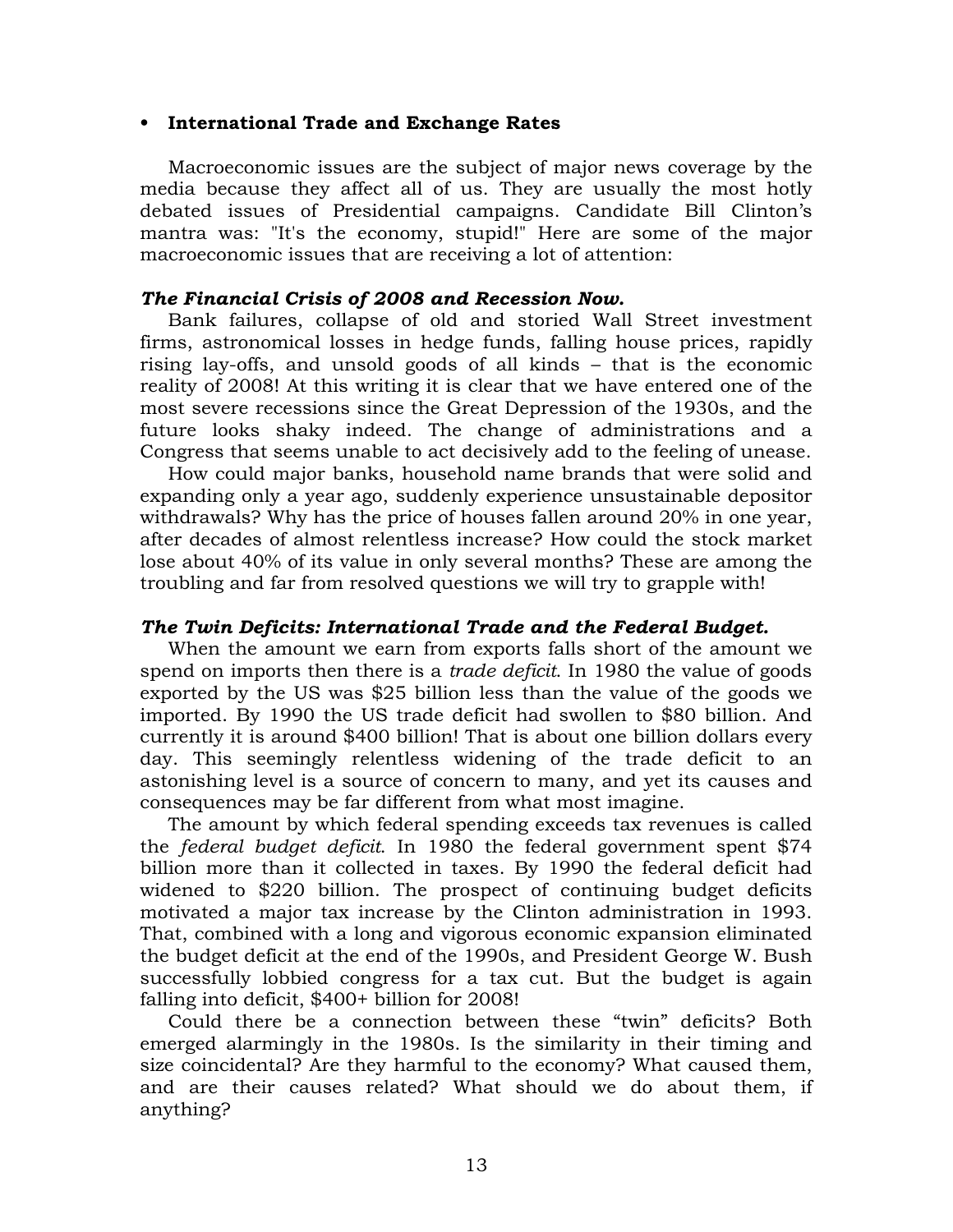#### *The Challenge of Globalization*

After World War II, US business faced little competition from abroad. Germany and Japan were struggling to rebuild and Great Britain was in the process of losing its empire. The only imported car of note in the 1950s was the VW beetle, admired for its simplicity and eccentricity, but no real threat to US competitors. General Motors was the largest industrial corporation in the world and it could claim with some authority that its Cadillac™ brand was "The Standard of the World." How things have changed!

By the late 1980s US industry faced strong competition from Europe and Japan in many fields. Japan particularly had become an economic powerhouse. In 1989 the biggest selling car in America was for the first time not made by an American company. It was the Honda Accord. Nippon Telephone and Telegraph was larger (in market value) than all US corporations except Exxon. The seven largest banks in the world were all Japanese! The five largest securities firms (dealing in stocks and bonds) were also all Japanese. In 1987 Japan became the world's richest nation with assets worth \$44 trillion. The US was spending about \$50 billion more on imports from Japan each year than it earned from sales to Japan. Japan invested these trade surplus dollars in the U.S., much in the form of direct investment in the U.S. based subsidiaries of Japanese corporations. Japanese investors also became major owners of real estate and stocks and bonds in the U.S.

Then in the 1990s, Japan's stock market took a severe tumble and its economy entered a decade of stagnation. Meanwhile, U.S. economic growth was strong, and American firms emerged as the leaders in the new technologies of personal computers and telecommunications. In part because of technological advance, competition is now on a global scale. Nokia, the Finnish maker of mobile phones came out of nowhere to become a leader in its field and among the 30 most valuable corporations in the world. Nor is competition limited to manufacturing. Of the ten largest banks in the world, only one is American. The largest is Deutsche Bank (with assets equivalent to \$700 *billion*) followed by a Swiss and a Japanese bank in the next two positions. All of these banks have global reach, offer a full range of financial services, and make use of the latest telecommunications to knit their world-wide operations together.

In this new century China has emerged as the new player in the international economy, with rapidly rising exports of manufactured products, selling far more to the U.S. than it buys. Thus, China has billions of dollars to invest in the U.S. and it has become a major purchaser of bonds issued by the U.S. Treasury to finance the federal budget deficit. The influx of low cost goods from China has been a factor in holding down inflation in the U.S. and allowing Americans to consume more. While we no longer make as many toasters, small appliances are typically produced now in China, that country is a rich market for high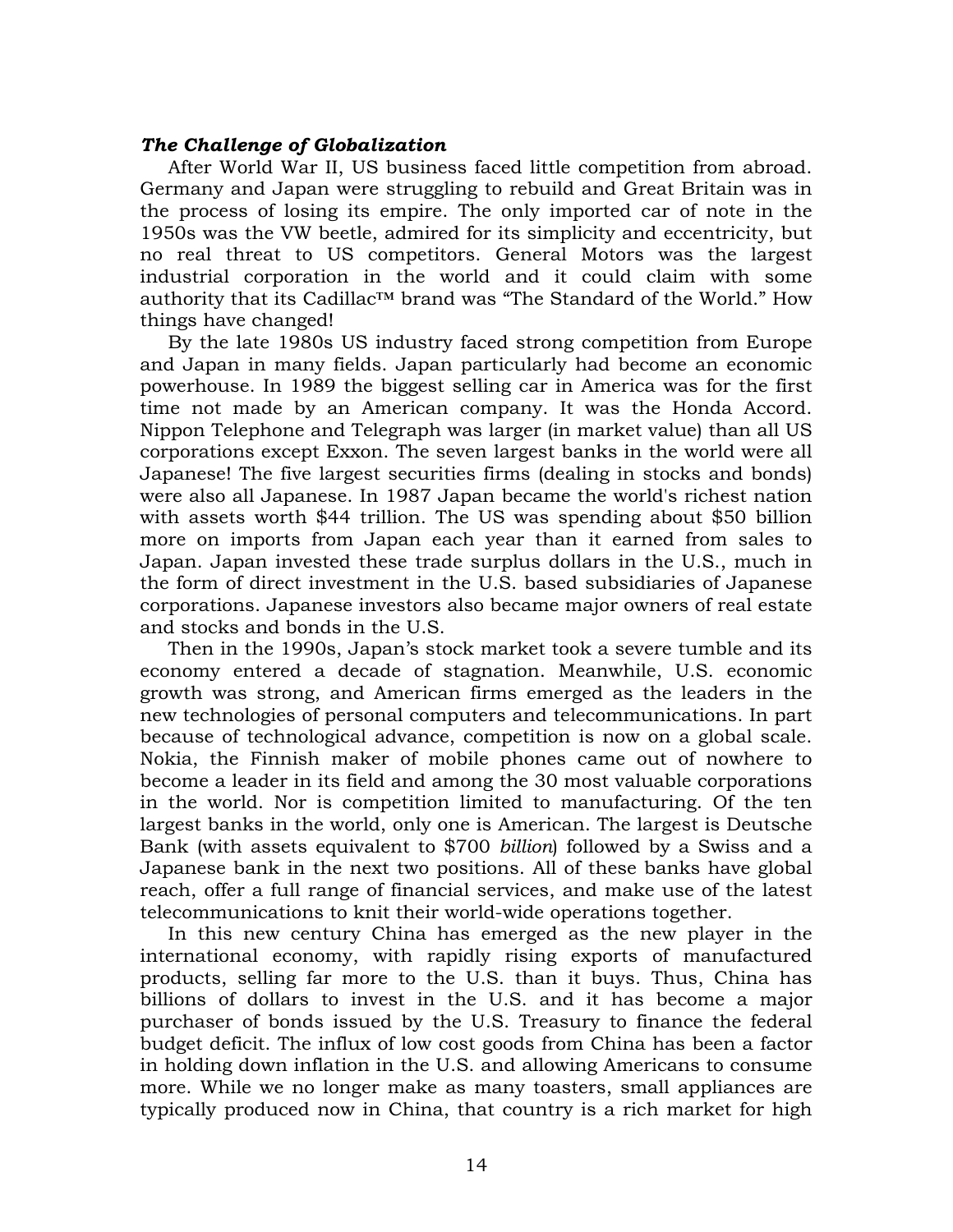value products we do make such as airliners. Meanwhile, India is undergoing a somewhat similar transformation and even exports services to the U.S. in the form of telephone help lines that make use of Indians' command of the English language and high level of technical training.

What should be our response to globalization? Do we have any choice but to participate? Or should we try to limit our exposure to international competition and foreign ownership in the U.S.? Public sentiment was once strong for Congress to take action to protect U.S. industry from Japanese competition, but that competition proved to be the stimulus for a new era of change. Now our officials scold Japan that it is doing too little to encourage growth! Concern has now shifted to China and India. Some observers worry about the impact of globalization on third-world countries where economic development is happening at a dizzying pace, and on the labor market in the U.S. which now is thrown open to world competition. In this debate, economists are almost always a voice for free trade and open world markets. The issues are complex and will play an important role in debate on public policy in the decades ahead.

#### *Social Security and Medicare; Will They Impoverish the Young?*

Benefits for the aged account for 27% of federal spending but the elderly constitute only 12% of the population. The Social Security trust fund is now in surplus because the "baby-boomers," those born between 1945 and 1965) are in their peak earning years and they are a very large age cohort. But this favorable balance will be reversed as the boomer retire over the next couple of decades.

Medicare benefits for the elderly have proved to be about ten times as costly as was projected when the program started in 1965; the actual expenditure now is over \$200 billion per year. The taxes that fund Social Security and Medicare are now the greatest tax burden on many lower income young families.

Should Social Security taxes be cut now to reduce the tax burden on young wage earners, or should the surplus be allowed to accumulate to cover the anticipated deficit ahead? Is the Social Security system, as it is now designed, fair to both young and old? Should Medicare benefits be broadened? Should they be subject to a minimum income requirement? These and other vexing questions will figure in public debate for coming decades.

#### *Will We Have Inflation, Recession, or Both?*

Two things that are we do not want to see in our economy are inflation and recession. Inflation seems nice at first, people see their incomes rise, their houses become more valuable, but after a while they realize that prices of things they buy have risen too. And inflation makes it hard for us to use prices to judge the value of goods and services because the 'yardstick' we are using is constantly shrinking. Recession is bad because it means few jobs, loss of income for many, and slow growth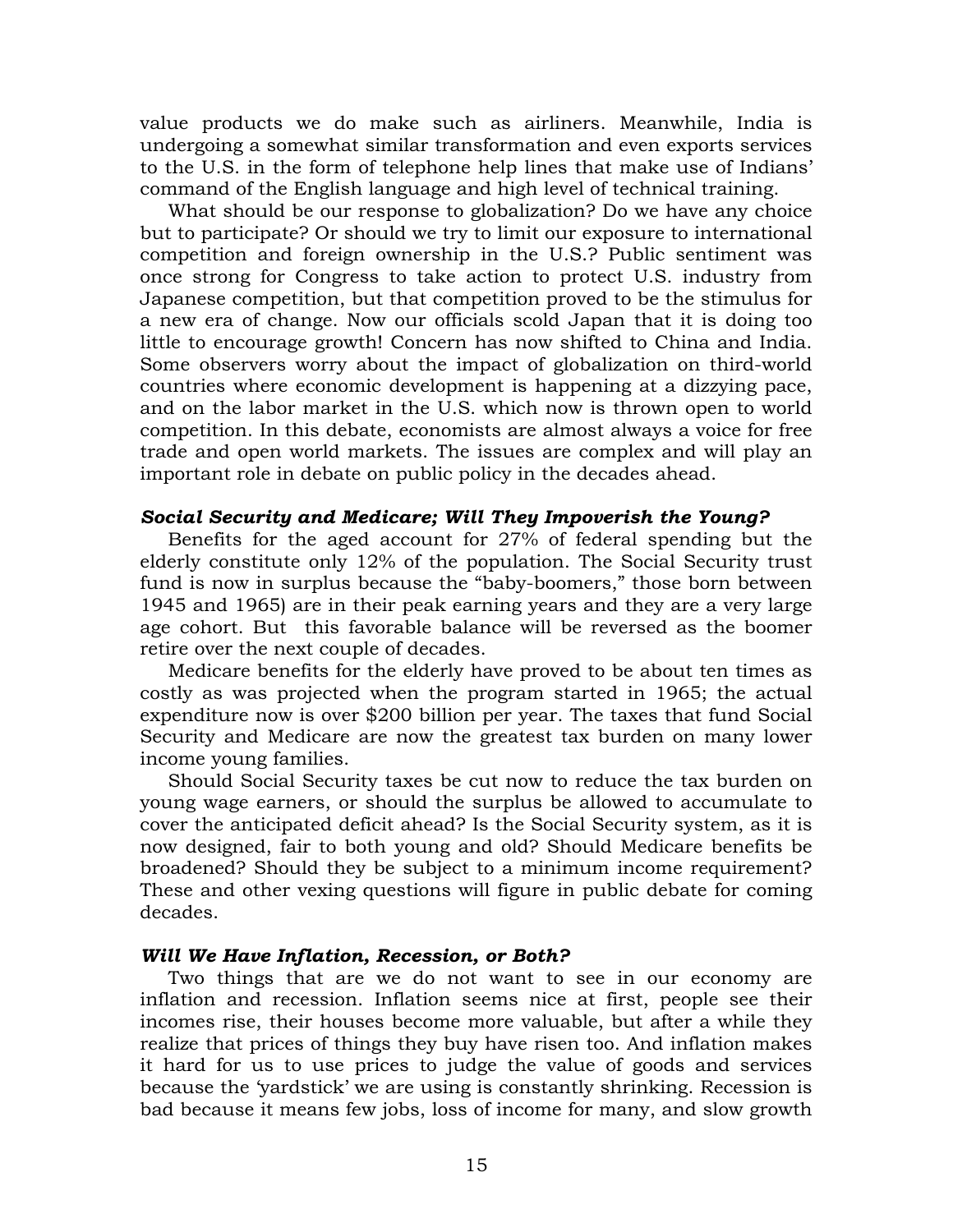for almost all. Sometimes we are unlucky enough to have both, as in the 1970's when soaring oil prices and the cost of just about everything was accompanied by slow growth and then the 'double dip' recessions of the early 1980s. How is the U.S. economy doing in the new century?

The 1990s turned out to be a decade of sustained growth and low inflation, to say nothing of a soaring stock market powered by the 'dotcom' boom. Concern lingered that inflation would rebound rapidly if the economy continued to expand. But the Federal Reserve, known affectionately as "the Fed," was able to perform a delicate balancing act between inflation and recession and keep the economy on track through the end of the decade. One of the objectives of this book is to understand how they did that.

The boom of the late 1990's gave way in 2000 to a "bear" stock market and a mild recession, compounded by the shock of 9-11. Two of the microeconomic underpinnings of the boom, dot-com and telecom, experienced the slump that has followed revolutionary innovations of the past. New technology stimulates a frenetic pace of capital investment in new equipment and infrastructure. Stocks of companies in the new industries soar. After a while it becomes clear that the capacity that has been built is more than adequate – witness the glut of optical fiber - and the ensuing slump in investment spending leads to recession. Similar episodes were the railroad boom following the Civil War and the auto boom of the 1920's. As in the past, recession gave way to renewed economic growth, with help from the Fed in the shape of extremely low interest rates (how they control interest rates if one of the themes of this book) engineered by its legendary Chairman, Alan Greenspan.

Many hoped that recession and inflation had been banished from our world in the new millennium. The "New Economy" was a popular slogan on Wall Street and in Washington D.C. in the late 1990's. The productivity of labor was growing at an unprecedented rate, it was said, so the old rules just didn't apply any more. The Fed was would protect us from the uncertainties of economic life, so the story went.

But as we look ahead to 2007 and beyond it is clear that many uncertainties remain, and the threats of recession and inflation are far from banished from the land. Greenspan has retired, replaced by Ben Bernanke, a brilliant economist and Princeton professor who is nevertheless a rookie in Washington politics. War in Iraq is raising the federal budget deficit again and fears of more to come. Oil prices have soared, reviving a ghost of the 1970s. Economics growth has cooled down and inflation has perked up. Stagflation, a lack of economic growth combined with inflation, is a 1970s buzzword again being bandied about.

As you can see, there is no lack of macroeconomic issues to concern us! They occupy the news media every day, and provide a never-ending drama featuring all the emotions of a good soap opera: hope, fear, greed, success and failure (OK, maybe one or two emotions are missing). People